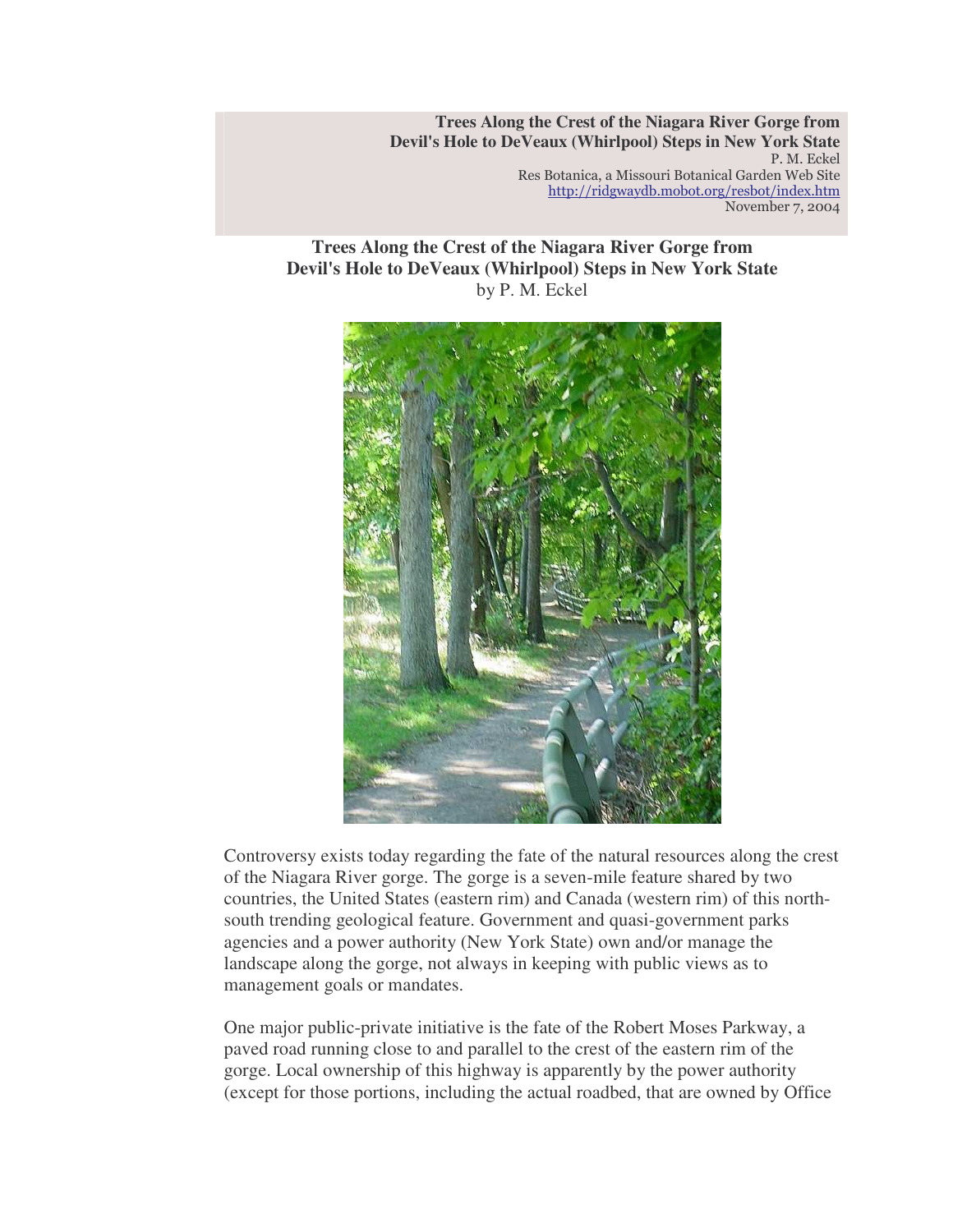of State Parks, Recreation and Historic Preservation), but it is maintained by the New York State Department of Transportation. Currently there is a public movement to remove this parkway. As it parallels Lewiston Road, it can be considered to be redundant. This is not the case with the Niagara Parkway on the Canadian side that parallels the crest, and for which removal is impossible due to adjacent residential development.



The Parkway begins upstream at the North Grand Island Bridge, follows westward along the upper Niagara River to the cataracts in the city of Niagara Falls where the Niagara Reservation, a State Park, is located. The road turns north here at the southern terminus of the gorge, leaves the Reservation, continues along the River, following its high bank (the gorge rim) along land in part apparently owned by NYPA with interruptions associated with the international bridges, other State Parks, and the State Parks maintenance garage.

Downstream, the roadway bisects two State Parks (DeVeaux State Park and Whirlpool State Park) in the vicinity of the whirlpool at the base of the gorge, which is a feature of the Niagara River. There is another State Park, Devil's Hole State Park to the north, the power generating facility of the New York Power Authority (NYPA) at the northern boundary of this, the gorge terminating to the north at Lewiston, New York, at a State Park: Artpark, owned by NYPA but with a layer of management by New York State Parks.

The single consistent public mandate for all the agencies is the preservation, protection and restoration of the native ecosystems along the gorge, along its top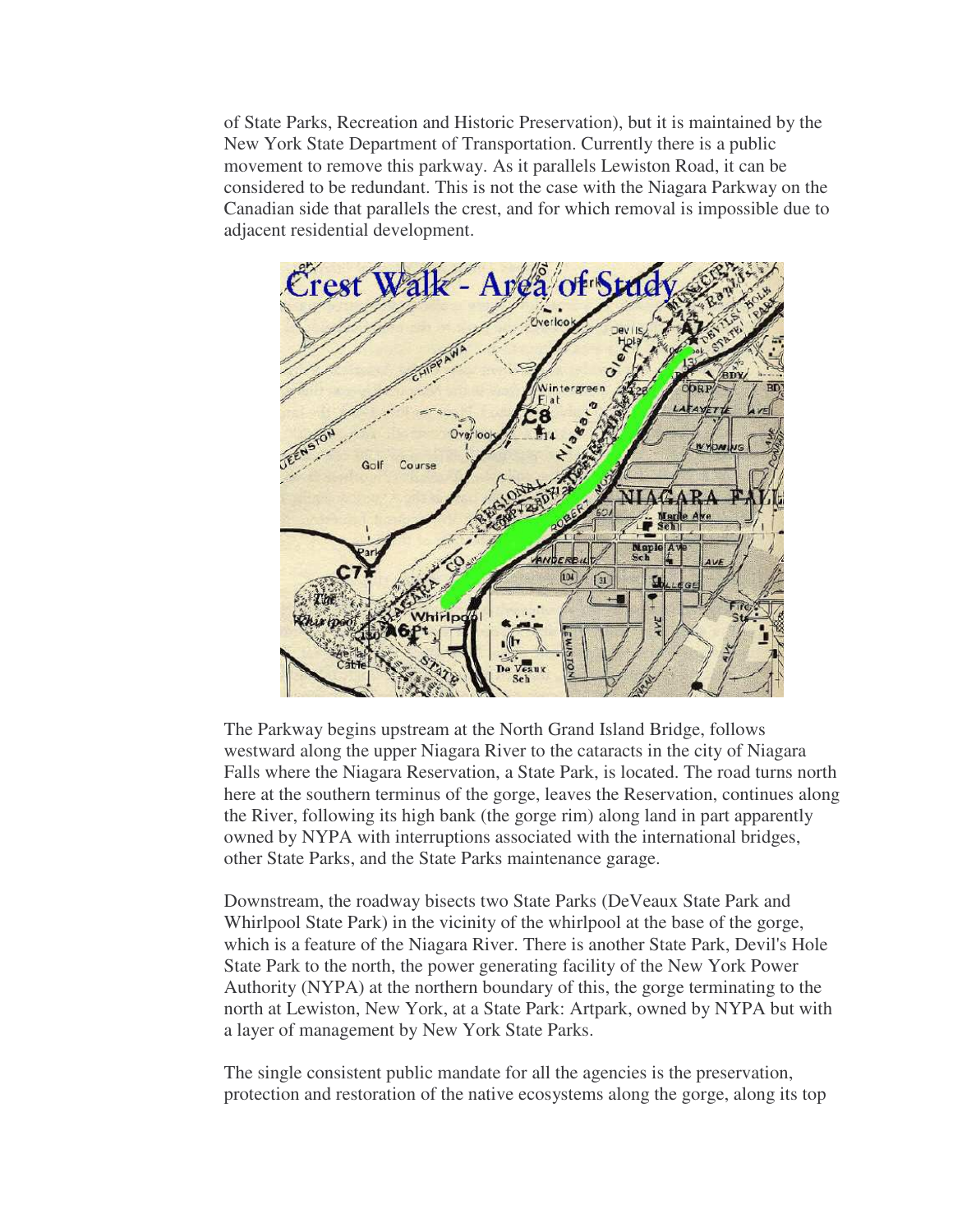and down at the river's edge. The present initiative to remove the Robert Moses Parkway, primarily along the crest of the gorge, is within the public interest in correcting what is considered to be an error, and to restore that landscape to its natural condition.

To help give more precision to the exact condition that is desired in this respect, this author thought it expedient to investigate the natural botanical character of the present crest vegetation, primarily its trees, as trees are the primary natural control of the ecosystem that develops within and beneath the canopy.

To begin this assessment, a field excursion on a single day, September 23, 2004, a bright, sunny day, was taken along the gorge crest from Devil's Hole State Park in the north, towards the south, or upstream, to the stone stairs just north of Whirlpool State Park, a distance of about one mile. In future papers, other sectors of the gorge rim will be discussed.

## **Description of the Niagara River Gorge Crest**

The gorge of the Niagara River, part of the border between New York State and the Province of Ontario, trends in a north-south direction in the section between the Whirlpool (DeVeaux) stone stairs from gorge crest to shoreline on the upstream end (south) to the stone steps at Devil's Hole at the downstream end (north). The eastern, or New York State, shore of the river faces west and receives the brunt of the prevailing westerly winds as well as the afternoon sun. This condition tends to make the crest (historically known as the "High Bank" or gorge rim or crest, as opposed to the "Low Bank" or shoreline at the base of the gorge), generally arid. The low bank is in shade generally until noontime during the autumn. The sunlight exposure on the high bank intensifies during daylight hours in all seasons, and receives pressure toward aridity due to evaporation pressure from winds coming out of the west. This aridity is intensified because of soil depths varying from none (in alvar situations where the dolomitic bedrock is exposed at the extreme rim) to thin soil to soil of some depth in ancient river deposits. This soil absence or deposition is, in undisturbed areas, a function of the history of the river.

When the cataracts were situated at the extreme north end of the present sevenmile gorge, at the axis between the towns of Queenston, Ontario, and Lewiston, New York, on opposite sides of the Niagara River, the actual shoreline of the river was approximately 250 feet in elevation above the level of the plain of the ancestral Lake Ontario, when its waters lapped against the foot of the northfacing, east-west trending Niagara Escarpment. The gorge is an invagination of this continuous escarpment. As a shoreline, the soils of what is now the crest were composed of river sediments with a mixture of erosion byproducts as terrestrial soils and bedrock interacted with the forces of the river water. Ancient shells and other biological debris characteristic of this habitat in the "upper bank" may still be exhumed from the soils along the crest. Soil depth varies as the curves in the river sometimes drew the force of the water against the bank, when erosion and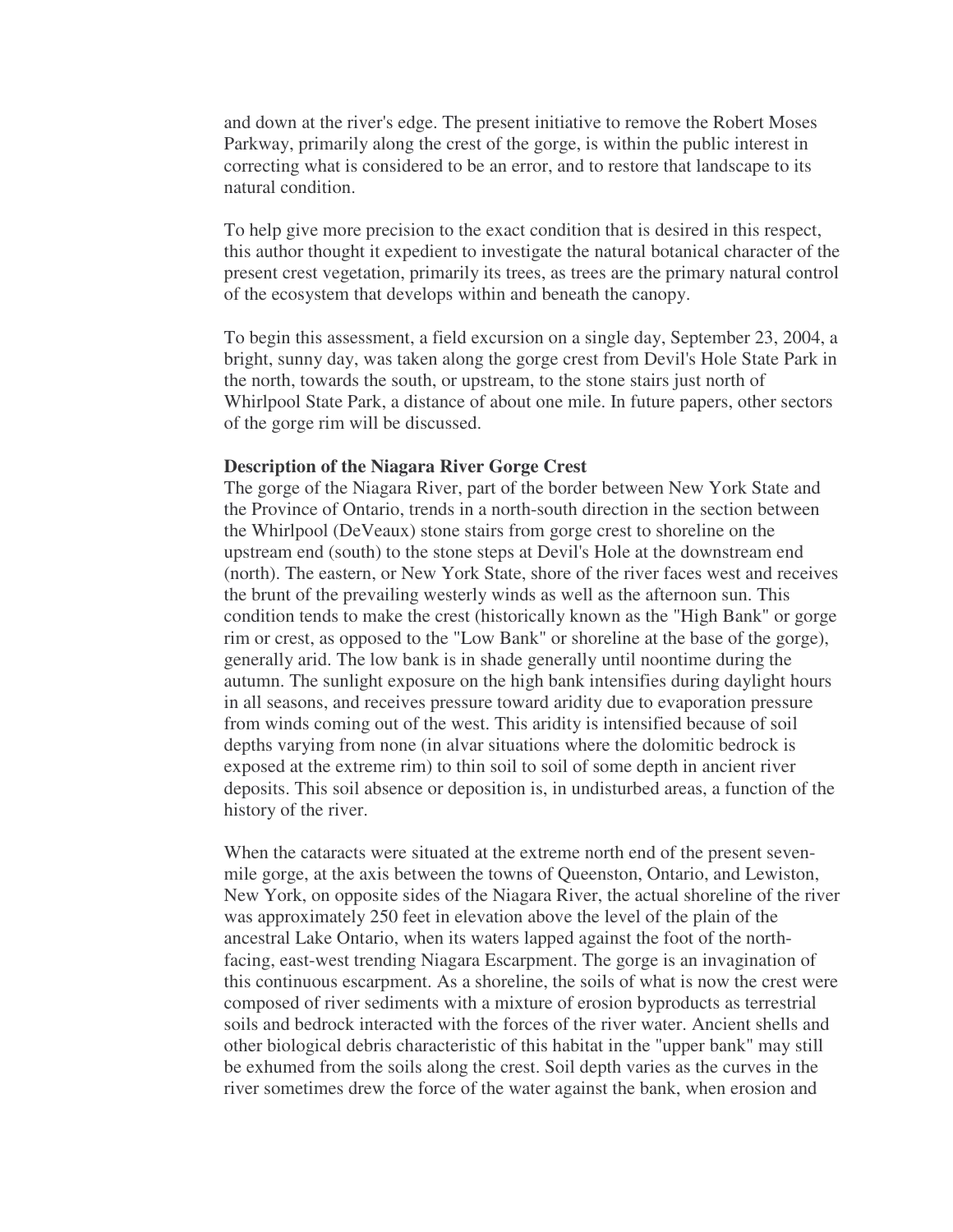scouring would occur, and times when the force of the water was directed away from the bank, when deposition occurred. Variation would also derive from the breadth and depth of the river channel, water flowing faster when the channel narrowed and slower as it broadened out.

Each time the brink of the southward-eroding cataracts collapsed through various erosive pressures, as for example, the acidic waters dissolved ever widening chinks in the angular lines of breakage in the dolomite caprock, coupled with the forces of hydrostatic pressure (all still active at the brinks of the cataracts as they occur today seven miles south of Lewiston-Queenston), the banks of the river downstream of the brink became abandoned, leaving them "high and dry."

## **The Ancestral Crest Forest**

The general impression is that the forest in this section of the gorge crest is a dry mixed Oak-Hickory woodland. The dominant trees are Red Oak (*Quercus rubra*), White Oak (*Quercus alba*) and Pignut Hickory (*Carya glabra-ovalis*). Subdominants include primarily Hop-hornbeam (*Ostrya virginiana*), White Ash (*Fraxinus americana*), and Basswood (*Tilia americana*), with a little Sugar Maple (*Acer saccharum*), Black Cherry (*Prunus serotina*), Tulip Tree (*Liriodendron tulipifera*), rarely Black Oak (*Quercus velutina*) and Shagbark Hickory (*Carya ovata*), although I am guessing that at an earlier time there was more of this last tree species. I would suggest, after consultation with Ecological Communities of New York State (Reschke 1990) that overall this forest type conforms to the Appalachian Oak-Hickory Forest community in the Forested Uplands section of that booklet. It is a general woodland community that seems to occur "throughout upstate New York north of the Coastal Lowlands ecozone; most common south of the Adirondacks ecozone" (p. 55).

Although this seems to be the general community type in this section of the crest, there are exceptions, such as the presence of a Chestnut Oak (*Quercus muhlenbergii*) community in the southern section of Whirlpool State Park,with a match across the river in Ontario on Wintergreen Flats. Another variation occurs where soils are deeper and Sugar Maple (*Acer saccharum*) becomes more numerous.

Note also that an entirely different forest type exists perched within fissures and cracks in the dolomitic caprock of the gorge out of sight and out of mind, and that is the forest of Arbor Vitae or Eastern White Cedar (*Thuja occidentalis* L.) Although occasionally this evergreen tree is seen along the crest, in this section none were noted. Their presence is screened by the shrubs and trees just outside of the path-fence.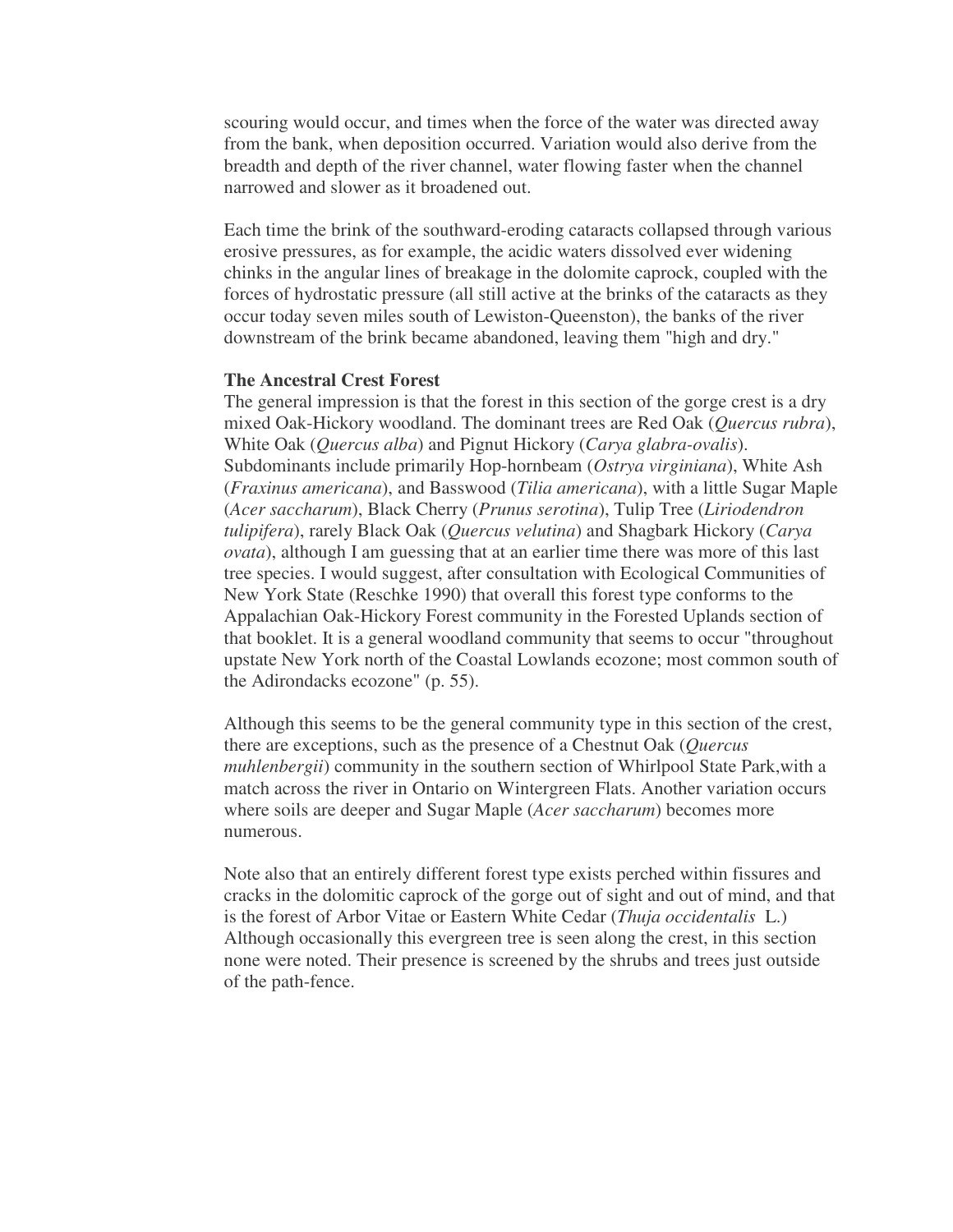

Looking north, there are three habitats, the crest vegetation on the left beyond the fence where most of the native species diversity occurs, the central wooded area with canopy with the shrub and herbaceous layers absent due to maintenance by the State as a lawn. On the right is the Parkway and blue sky (canopy absent) with no shaded buffer. The tall grasses and forbs on the right hand slope are there because of a recent decision by the parks administration to not mow. For what purpose this policy is in effect remains to be seen. Most species growing up are weeds. In the foreground is a stump indicating eventual forest morbidity as present trees age and are not permitted to regenerate nor are they to be replaced by genetically identical offspring.

## **Present Conditions: The Crest Tour from North to South**

The area studied is a narrow woodland strip (variably perhaps 30 to 100 or more feet wide) about one mile in length contained between the western boundary of the asphalted Robert Moses Parkway and the crest of the Niagara River gorge. On the crest-side of this strip a pedestrian path and a metal fence occur, the fence creating a barrier between the path and a special forest community in the narrow strip of land between the fence and the drop-off on the gorge rim.

There is no buffer where the wooded tract abuts the Parkway, with lower growing plants, such as shrubs or small trees, to protect the woodland soils from the open, exposed Parkway. A forest buffering structure may be seen in the species composition in the extremely narrow strip (perhaps on average less than 10 feet wide) between the fence separating the path from the open crest of the gorge. Such a habitat, protected by the fence, gives some indication of what the crest habitat might have looked like, especially since the woodland under study here is itself an edge, but an edge to the original woods in a more regional context that once occurred east of the Parkway in the urban areas adjacent to the gorge in the City of Niagara Falls.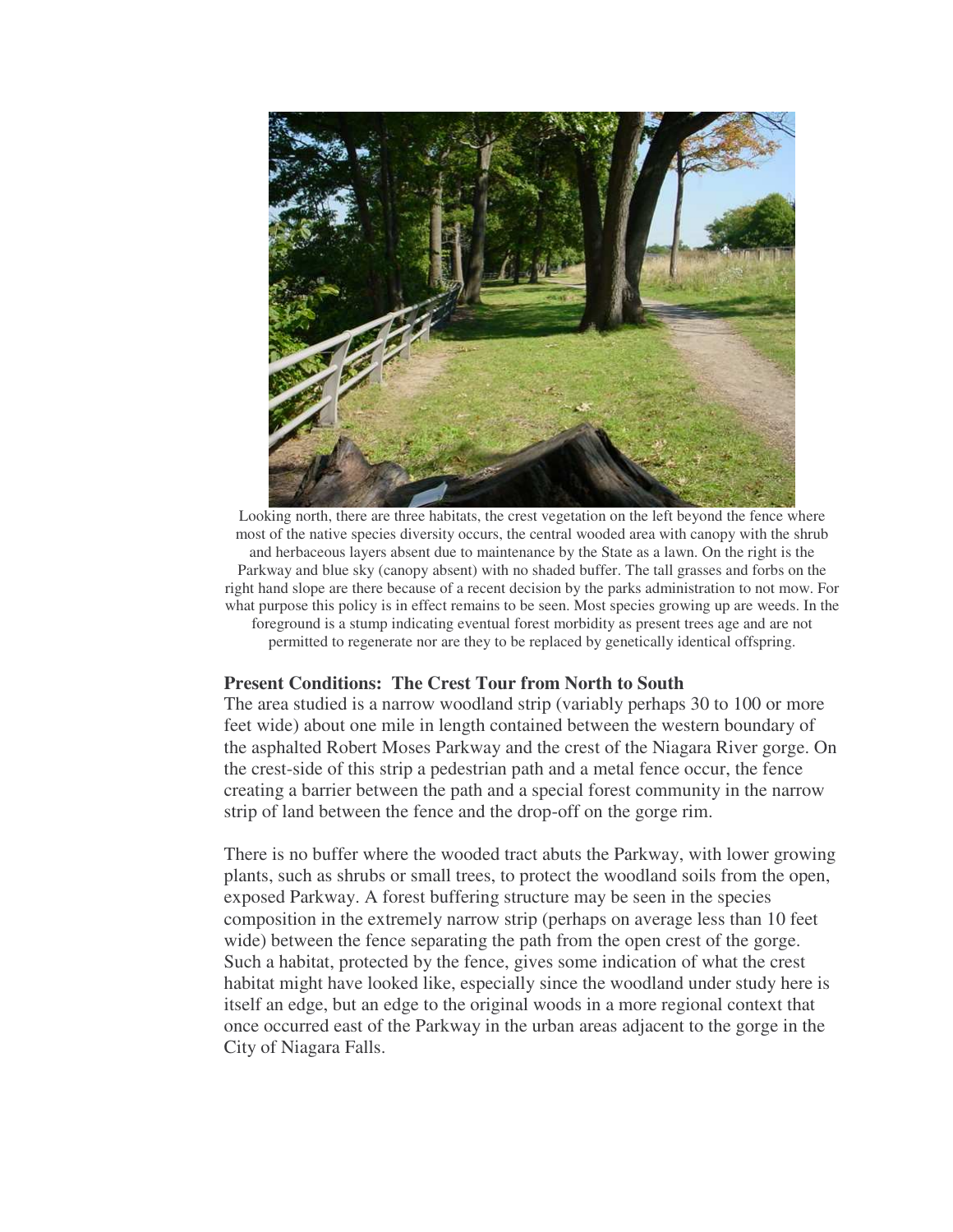

Looking north from the south boundary of Devil's Hole State Park one can see the unnaturally flat lawn area and how vulnerable to deterioration of the natural experience paving this path would be. Such paving would clutter an already over-modified environment and encourage guttering parallel to the pavement edges, encouraging erosion and the introduction of more weedy species.

As at Whirlpool State Park, the habitat is somewhat disturbed. The canopy, as at Whirlpool State Park across from DeVeaux College woods, is essentially intact, casting a dappled shade. The habitat also has lost its shrub layer except on the far side of the crest fence where a variety of native and weedy shrubs occur. The woodland is relatively clean of introduced species (except invasive shrubs, as discussed below). The European Bird Cherry (*Prunus avium* L.), seen in so many Niagara woodlands, is absent here except for one old tree in more open ground. At this time of year (September), the herbaceous layer is composed of various Aster species and predominately the Zig-zag Goldenrod (*Solidago flexicaulis* L.) with a little Blue-stemmed Goldenrod (*Solidago caesia* L.) and rather tired Early Goldenrod (*Solidago juncea* Ait.), because, as the earliest of the Goldenrods to flower (as early as July), it is well into seedset by late September.

Among the Asters, the most striking and common is Arrow-leaved Aster (*Aster sagittifolius*) with white flowers in full sun, turning somewhat blueish in the shade and as the flowers mature. There was surprisingly little Tall White Aster (*Aster simplex* Willd.), perhaps because this species is more characteristic of meadows in full sun.

Everywhere the ground was covered with thin-stemmed grasses of the genus Poa, predominantly Kentucky Blue-grass (*Poa pratensis* L.) with mixture of *Poa nemoralis* L. Toward the crest there occurs the Canada Blue-grass (*Poa compressa* L.) which, despite its common name (Canada Bluegrass), is a European, for instance, species that has subsequently invaded the Niagara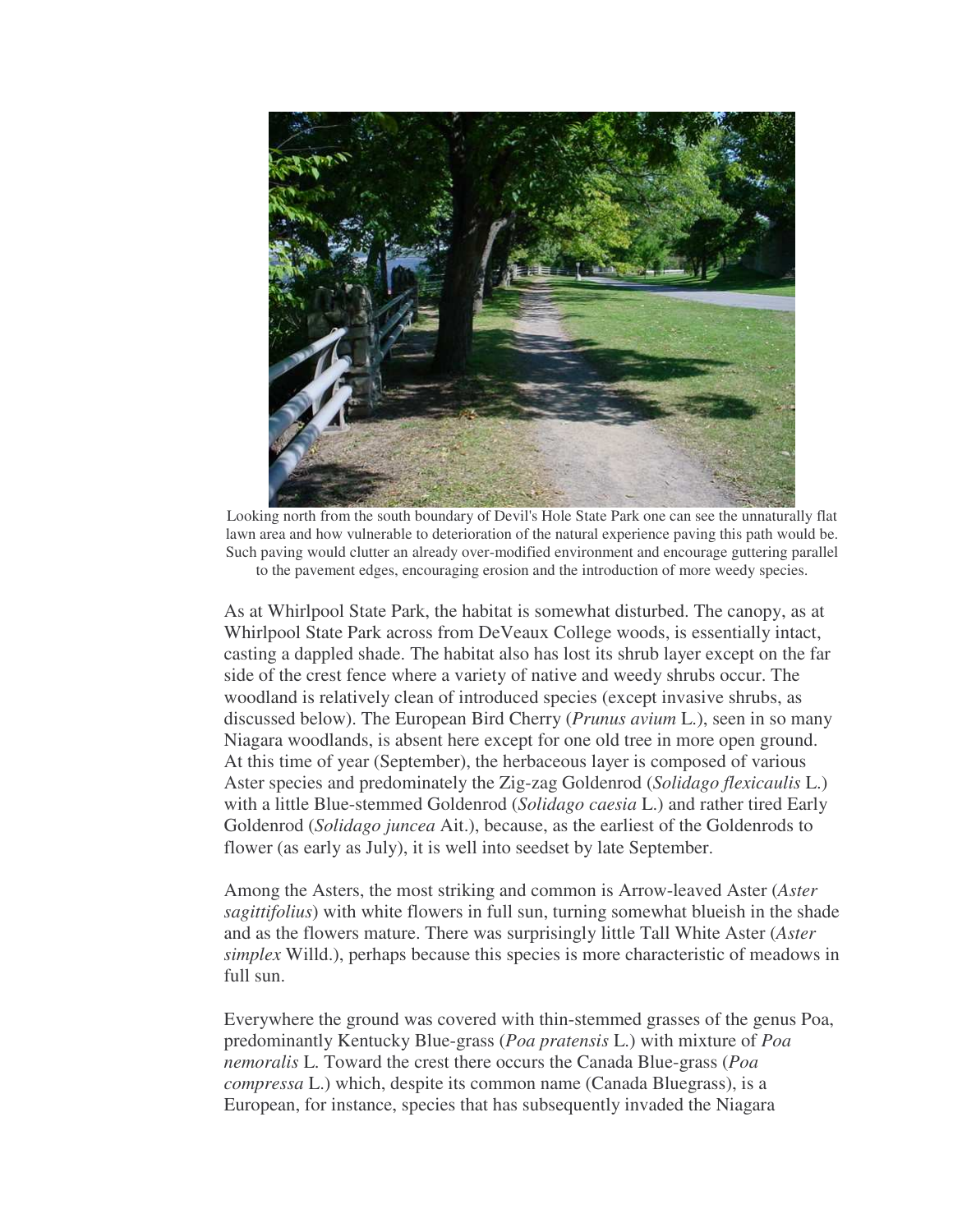grasslands, probably at a very early date. These grasses are not typical of the original soil cover, as in what may be the only example of untouched crest vegetation I have seen to date (report in progress). The grasses are so dense that little bryophyte cover exists on the soils, another change from the original condition where the canopy was more closed, perhaps with the addition of a shrub layer. Our native Poa species generally have no rhizomes: *Poa compressa* and *Poa pratensis* both do, hence their extensive mat-forming colonial presence throughout the Niagara woodlands.

Upon leaving the parking area near Lewiston Road at Devil's Hole and approaching the pedestrian overpass over the Robert Moses Parkway, several very mature trees occur: Red Oak (*Quercus rubra* L.), two Hickory trees with essentially smooth (i.e. hairless) leaves (*Carya glabra* (Mill.) Sweet, the Pignut Hickory), a large and beautiful, but decidedly horticultural Ginkgo tree (*Ginkgoa biloba* L.), two other Hickory trees with shaggy bark (Shagbark Hickory, *Carya ovata* (Mill.) K. Koch), two Tulip trees (*Liriodendron tulipifera* L.), more Red Oak, and Black Locust trees (*Robinia pseudoacacia* L.).



White Oak leaves

On the urban-side overpass abutment there was a Siberian Elm (*Ulmus pumila* L.), an alien species of street tree. On the gorge side of the overpass there was a Norway Maple planted (*Acer platanoides* L.), the standard regional street tree, as well as two very large, very old Hawthorns that the New York parks administrations have used to plant in such areas, but which is alien to the region, occurring naturally south of our area: the Washington Thorn (*Crataegus phaenopyrum* Medic.). This shrub has been planted also at Devil's Hole in the abandoned northern crest sectors of the park, at Whirlpool State Park, Goat Island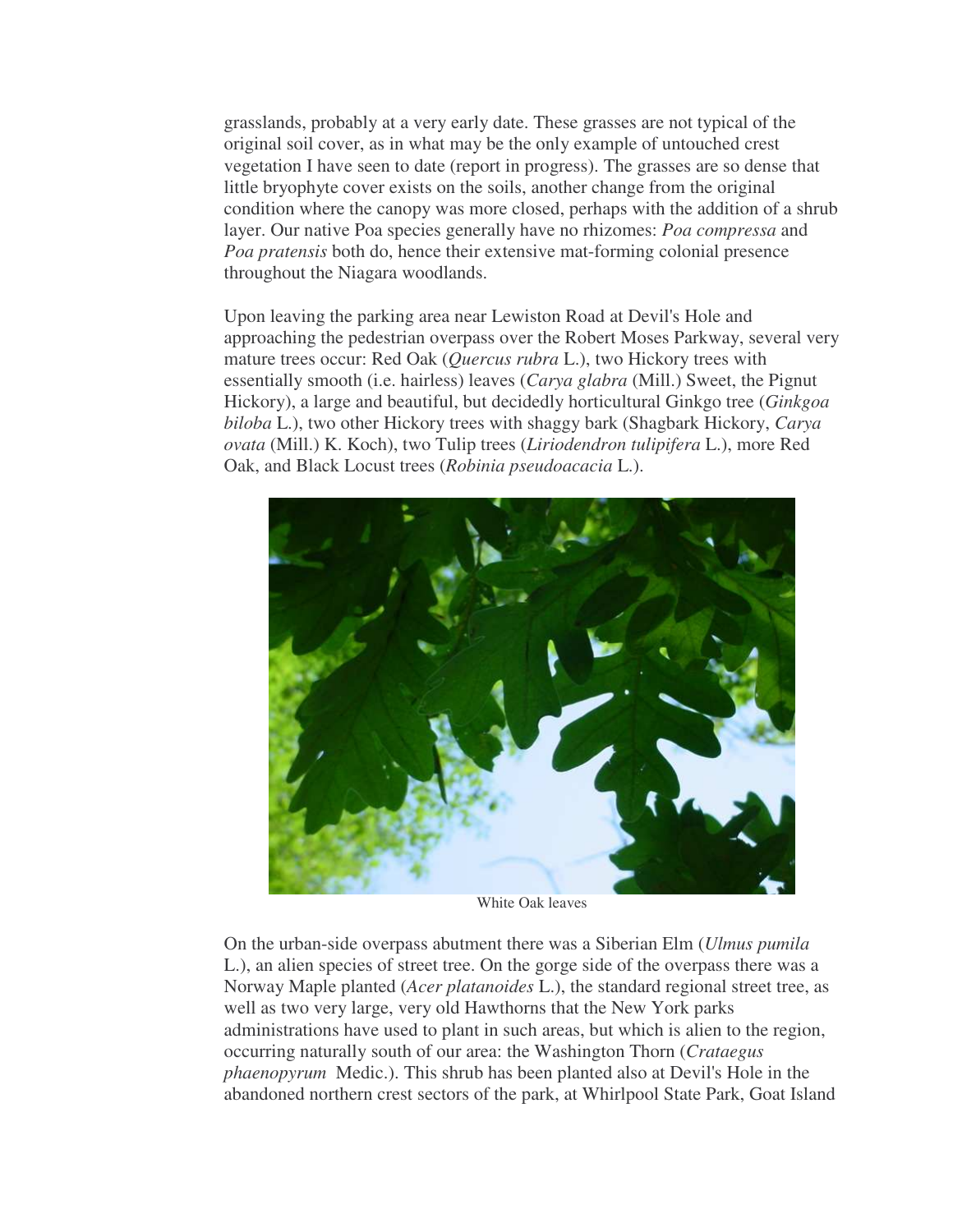and other areas.

Immediately an American Basswood tree (*Tilia Americana* L.) presented itself on the gorge-side of the path fence. This and other native species occur on both sides of this fence, creating a canopy that extends from the Parkway on the left (facing south) to the fence and gorge crest on one's right. The Hop-hornbeam (*Ostrya virginiana* (Mill.) K. Koch) is a subdominant whose frequency rises and falls in swarms along the path, as with the dominant trees.

Here there are the amazingly plentiful of the Hickory species Pignut and Smallfruited Hickory (*Carya glabra* (Mill.) Sweet and *Carya ovalis* (Wang.) Sarg.) with these medium to huge-sized compound leaves. Remains of their nuts litter the ground. There is more Hop-hornbeam (whose leaves resemble Birch because it is a member of the same family: Betulaceae).

As flowering herbs appear, the Goldenrods already mentioned, at least three species, various Asters, White Snakeroot (*Eupatorium rugosum* Houtt., there is one Shagbark Hickory on the crest, the tired remnant of a spring wildflower population of False Solomon's Seal (*Smilacina racemosa* (L.) Desf.).

There is no getting around the sad thickets of Buckthorn (*Rhamnus cathartica* L.) that crowd the crest along the fence in their tedious monoculture. This is the number one enemy of natural or passive regeneration schemes, the number one invasive species in both natural and disturbed areas. Anywhere and everywhere this shrub should be eradicated. One escaped shrub of the alien English Hawthorn (*Crataegus monogyna* Jacq.) was seen.

In light-wells where the canopy has been broken by tree removal or tree-fall, weeds flourish: the weedy Poas, the Bluegrasses already mentioned, and the Orchard Grass (*Dactylis glomerata* L.) that flourishes in the unmown open areas in the south sector of Whirlpool State Park, where individual culms can rise as high as five feet in dense lawns with other weedy species. Note the proliferation of these plants along the Parkway where the canopy ends.

A very small number of Sugar Maples (*Acer saccharum* Marsh.), only seven inches diameter at breast height, are encountered, which is unusual as most of the native forest in the region has been characterized as Beech-Maple dominated. Here along the crest it appears to be Oak-Hickory, as discussed above.

A Black Cherry (*Prunus serotina* Ehrh.) crops up here and there all the way to Whirlpool State Park upstream, to the south. A small amount of weedy Honeysuckle occurs across the fence (*Lonicera* sp. either *L. tartarica* L. or *L. morrowii* Gray).

More Pignut and Small-fruited Hickory with festoons of River Grape (*Vitis riparia* Michx.) occur, the Red Oak becomes more conspicuous. Further on is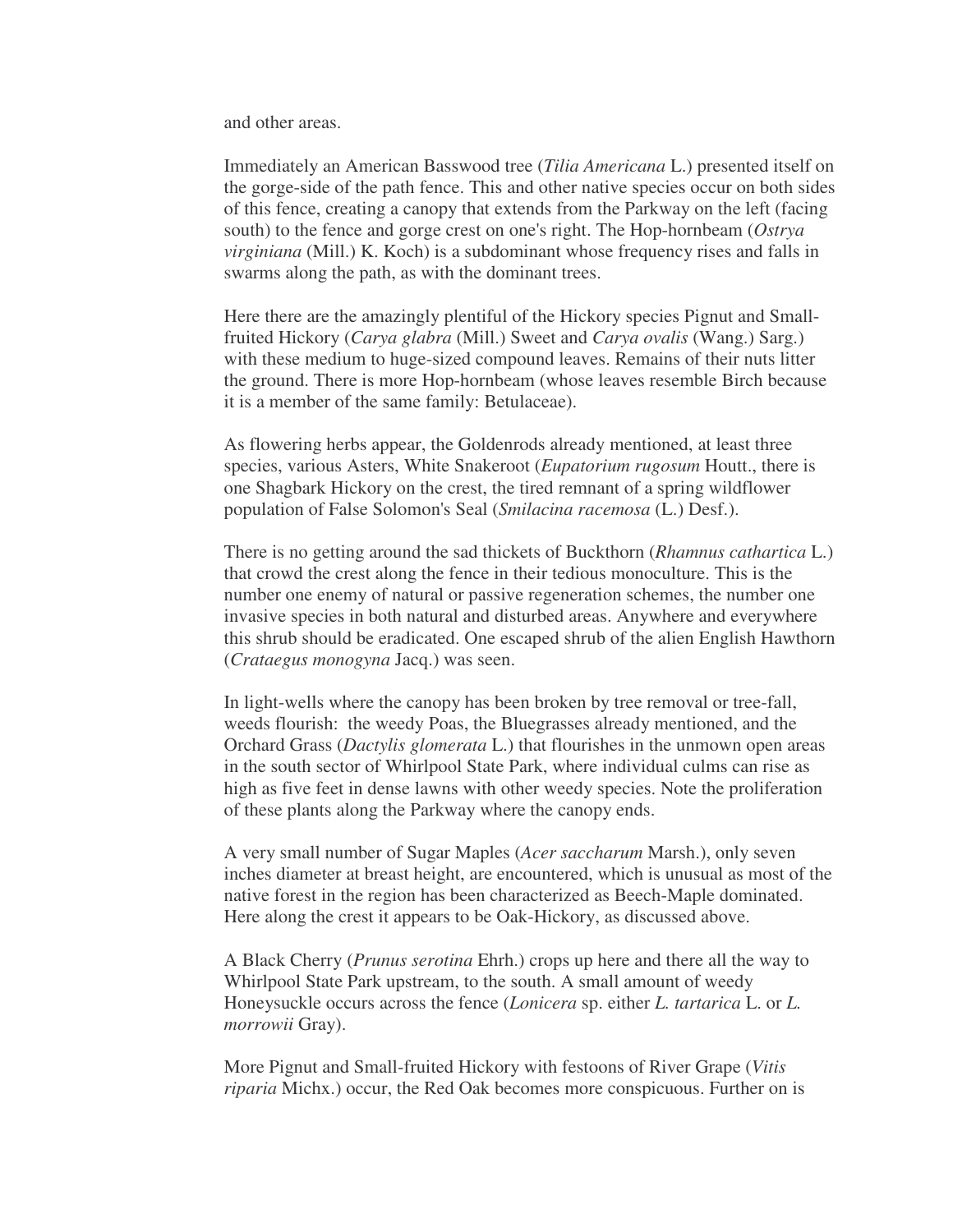another vine, one of the two species of Virginia Creeper in our area, and, some say, the only native one, *Parthenocissus vitacea* (Knerr) Hitchc. A large Norway Maple occurs on the crest, which should be removed, then another. Six Hophornbeams line up in a row, then six Black Locusts (*Robinia pseudoacacia*), which should be replaced with native trees.

Black Walnut (*Juglans nigra* L.) is very infrequent, probably because it has a rather opportunistic capacity to establish itself on ridge tops and the tops of talus slopes, whereas here there is a fully mature canopy on flat land.

Two White Oaks (*Quercus alba* L.) appear. Their numbers increase until they replace the Red Oak in places.

On the crest the round, smooth leaves of a native species of Juneberry or Shadbush (*Amelanchier* sp.) appear, a small tree. These trees hide in their summer-autumn somberness their earlier beauty as they shoot their whitened canopies open in early spring along the gorge crest and talus forest on both sides of the river.

A modest population of spring wildflowers can be seen now, among the Goldenrods and Asters, and here there is an Early Meadow-rue (*Thalictrum dioicum* L.), part of the original crest woods herbaceous flora.

A single large trunk of the alien tree, the Little-leaved Linden (*Tilia cordata* Mill.) grows on the crest. Noteworthy are three populations of Witch Hazel (*Hamamelis virginiana* L.) growing beyond the fence. It is nice to see this native shrub upstream because the only populations I am familiar with occur in the downstream woods section of DeVeaux College woods. It is a species that should be part of a restoration of the shrub layer under these trees in similar native species assemblages as at DeVeaux.

Another native species seen here was the Red-osier Dogwood (*Cornus stononifera* Michx.). More Shadbush appeared, but then disappointingly, more Black Locust.

Near the parkway margin one Honey Locust (*Gleditsia triacanthos* L.) could be seen. This is another inappropriately planted replacement tree that should be removed as it is capable of spreading in the wild.

More White Oaks of great size appear as the walk progresses southward, a large grove opening up as the path swings out into the cavity of the gorge, creating a wider space between the Parkway and the crest. Here there are more numerous native wildflowers, particularly the Arrow-leaved Aster and the Smooth Aster (*Aster laevis* L.), the only plant seen on this day. There is a Black Walnut tree and chipmunks, then Basswood. Species of fungus spring from the ground.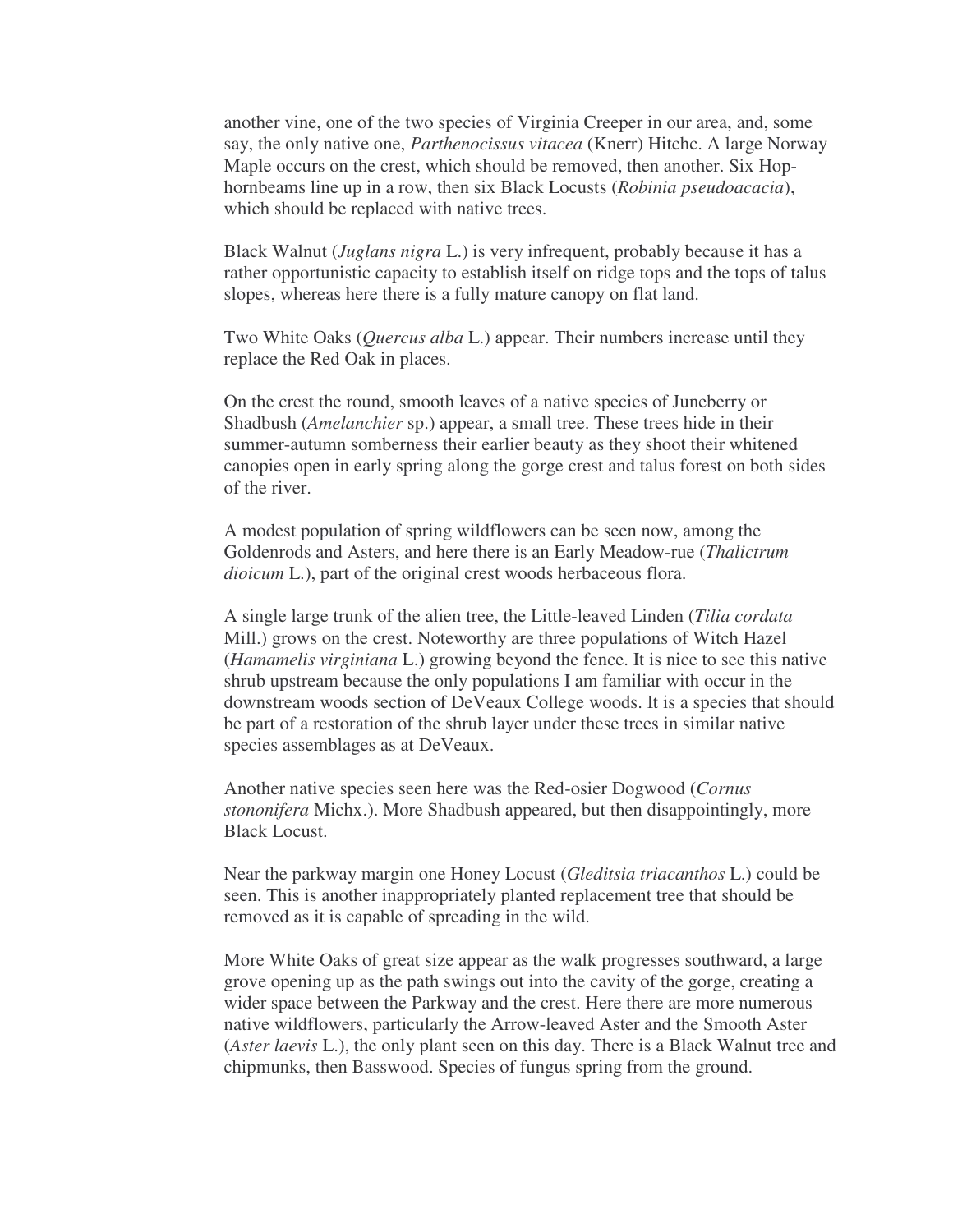Here the White Ash (*Fraxinus americana* L.) appears. Its numbers will increase as one continues to walk upstream. The forest continues from this grove in a mix of Basswood, Hop-hornbeam, Red Oak, and White Ash. Two single stems of the spring-blooming Smooth Rock Cress (*Arabis laevigata* (Muhl.) Poir.) can be seen in fruit, clinging to the bases of White Oak trees. This is the only habitat in which they can exist as long as the mowing continues that destroys their ability to establish themselves.

The native shrub Round-leaved Dogwood (*Cornus rugosa* Lam.) can now be met in the woods beyond the fence, separating the path from the gorge, a striking shrub in its genus, found, together with the Pagoda Dogwood (*Cornus alternifolia* L.f.), on the talus slopes below. A few stems of the Bottle-brush Grass (*Hysterix patula* Moench) grow on the crest.

Just beyond the stone bridge over the dried up stream channel, at the only station where Garlic Mustard was seen to have become established, the Paper Birch (*Betula papyrifera* Marsh.) appears and will continue to be a woods component as one continues upstream to Whirlpool State Park. This is an early colonizer in the disturbed talus slopes below and in newly exposed habitat along the river's edge.

This walk along the crest ends with a rather steep slope down to the head of the stone stairs (DeVeaux or Whirlpool Steps) leading down to the river's edge. This declivity is dense with vegetation both weedy and native, with Slippery Elm (*Ulmus rubra* Muhl.), White Ash, Buckthorn, Basswood, Paper Birch, Bird Cherry, Garlic Mustard, Dandelion (*Taraxacum officinale*), Buttercup (*Ranunculus acris*), and Deadly Nightshade (*Solanum dulcamara*). This area would be a good candidate for removing periodically the alien species and leaving the native ones. This area has been highly modified and disturbed, and is a good candidate for restoration work.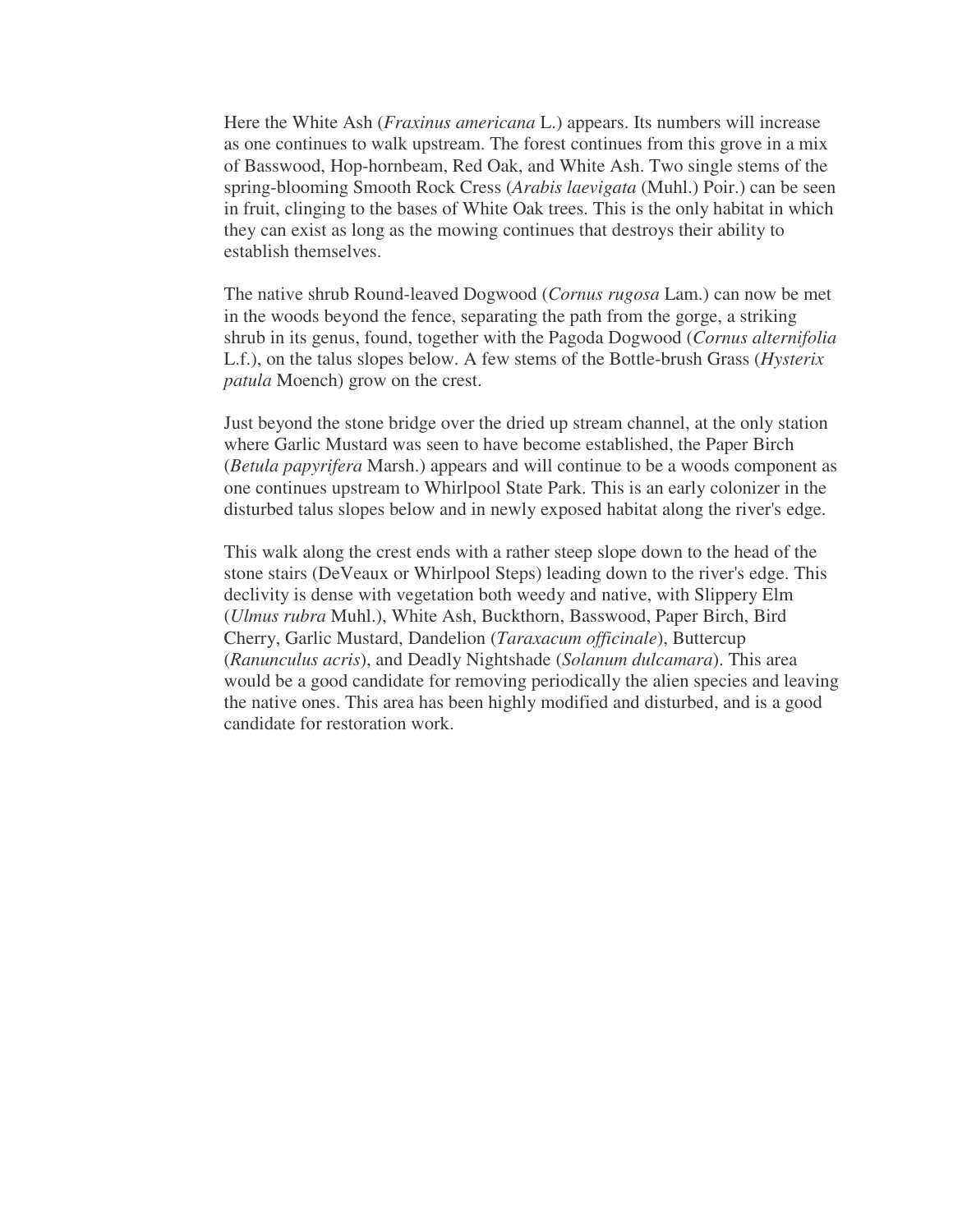

View looking upstream (south) toward the Whirlpool and Ontario, Canada. This section of the gorge has stunning views from the pathside. A comparison with the gorge rim walk on the Canadian side for visual grandeur might be instructive.

## **Discussion**

Note should be taken that there were no coniferous species observed in the tree component in this strip of woodland. Old images and photographs, however, show that such trees once occurred along the rim. The two species that are absent today are the White Pine (*Pinus strobes* L.), which was most likely a crest species, and Hemlock (*Tsuga canadensis* (L.) Carr. which would require a more moist, protected station, and which trees do occur on the moist, cool talus with its deeper soils below the crest. Such trees were eliminated from this area during the height of the lumber and leather industries in the Tonawandas and elsewhere locally in the early decades of the twentieth century. The tannins in Hemlock were particularly valuable.

It is possible that the complete absence of White Pine may have been due to the White Pine Blister Rust, caused by *Cronartium ribicola* (Uredinales: Cronartiaceae), a rust fungus presumed to be native to Asia and brought into the United States from Europe at the end of the Nineteenth Century. The alternate host to White Pine is a plant from the genus *Ribes*, our Gooseberries or Currants.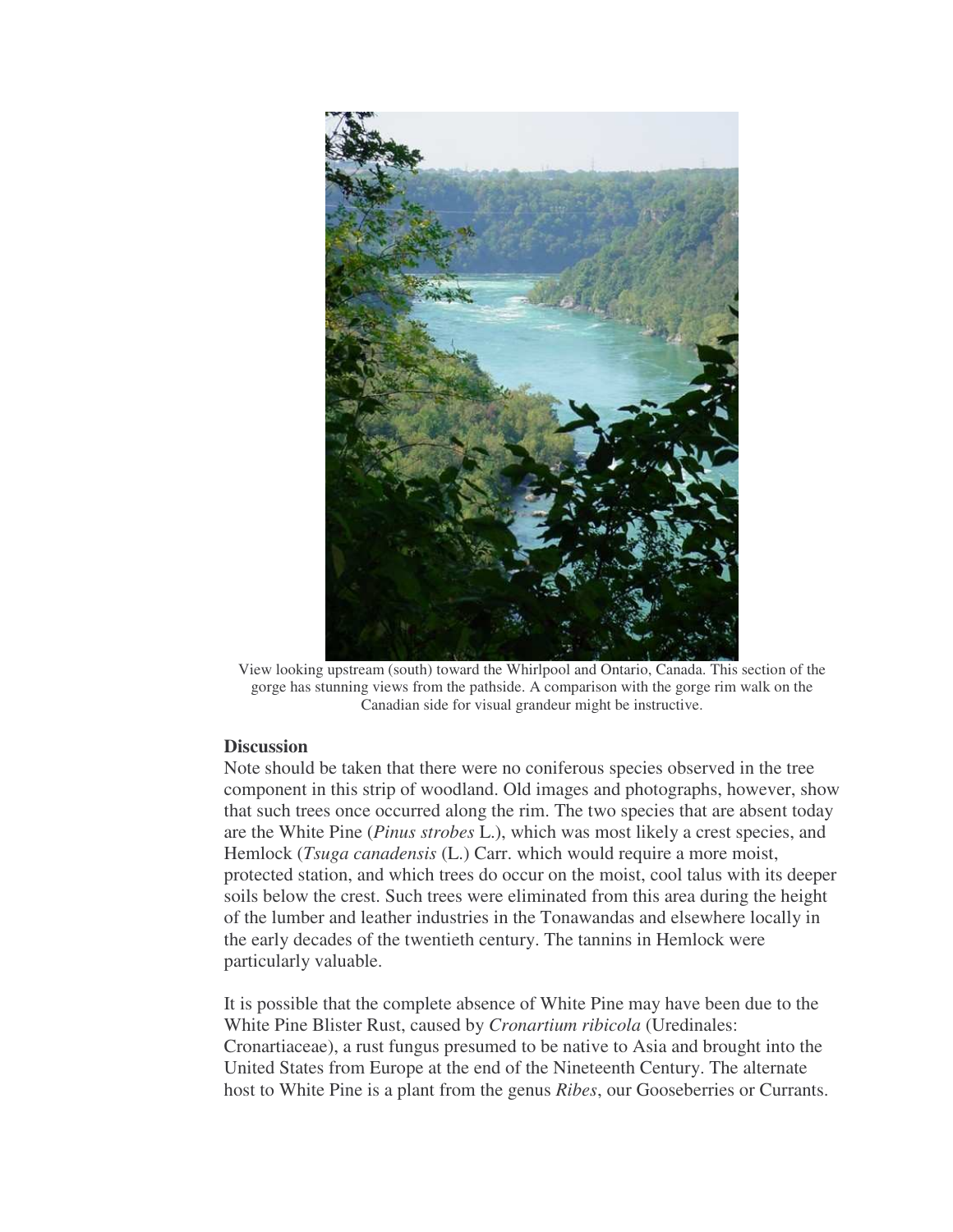The Niagara Gorge flora has numerous species and individuals of this genus throughout, but it seems to be mostly the European Black Currant that is considered to be the alternate host.

One of the most striking co-dominant trees along the crest is a species of Hickory. It is a curious species in that group, genus *Carya*, because people are still debating whether specimens of it belong to one or two species groups: *Carya glabra*, with *C. ovalis* as a synonym, or *Carya glabra* as distinct from *Carya ovalis*. Botanists who insist that these are two distinct species instead of one variable one, will enjoy selecting one species or the other out of the relatively large population of this tree along the crest. Most of the trees have five leaflets, but several occur with seven, and the leaflets of these latter are very large, compared to the 5-leafleted type. All the leaflets of these trees are conspicuously free of hairs. All the other species of Hickory in the area are very hairy, especially on the underside of the leaves. The crest hickories have a pleasing freedom from hairs that makes them cool to the touch on a hot September day. Some of the trees have leaves with hairy rhachises, some smooth. In all cases there are scattered dark brown glandular dots on the underside of the leaves near the corners of the little veinlet areas (areolae), and often pubescence underneath in the vein angles. Seven leaflets correlates with *C. ovalis*, as does a general shagginess or peeling quality to the bark. Some leaves of this type have very few of the glandular dots characteristic of both tree forms. There are many trees with smooth bark (the *C. glabra* form), and plenty with sort-of shaggy, sort-of smooth bark, in other words, such variability that it is likely to be one variable species after all.

The definitive character has to do with the fruit: those of *Carya ovalis* (Wang.) Sarg. in late fall when the fruits are fully mature, the husks split apart all the way from the tip to the base. In *Carya glabra* (Miller) Sweet, the husks split only halfway down the fruit. This leaves the observer wondering, when viewing a halfsplit husk whether the fruit was interrupted from splitting all the way or not.

Perhaps it is best to see these as one species, and so they are treated here. The stand of these kinds of hickories along the crest is a wonderful scientific laboratory to study this interesting problem in plant taxonomy and would prove an interesting learning challenge to student groups as well as individuals. Who knows, but a case could be made that these trees represent two distinct species that can be distinguished satisfactorily from one another in this particular locality.

There are only two other Hickory species that I have so far found along the gorge crest, and these are first *Carya ovata* (Miller) K. Koch, the Shagbark Hickory, conspicuous for its hairy leaves and leaf-rhachis, with a lingering, rather dense tuft of hairs near the apex of each tooth on the leaflet, and its thicker husk (3-10 mm whereas those of *Carya glabra* 0.6-2 mm thick). The nuts of *Carya ovata* are larger, too (2.1-4.1 cm long, but only 1.6-3.2 cm in *Carya glabra*). The overlap in measures is clear, but still, the *Carya glabra* along the crest has overall smaller nuts than the relatively fewer trees of *Carya ovata* (these at Whirlpool State Park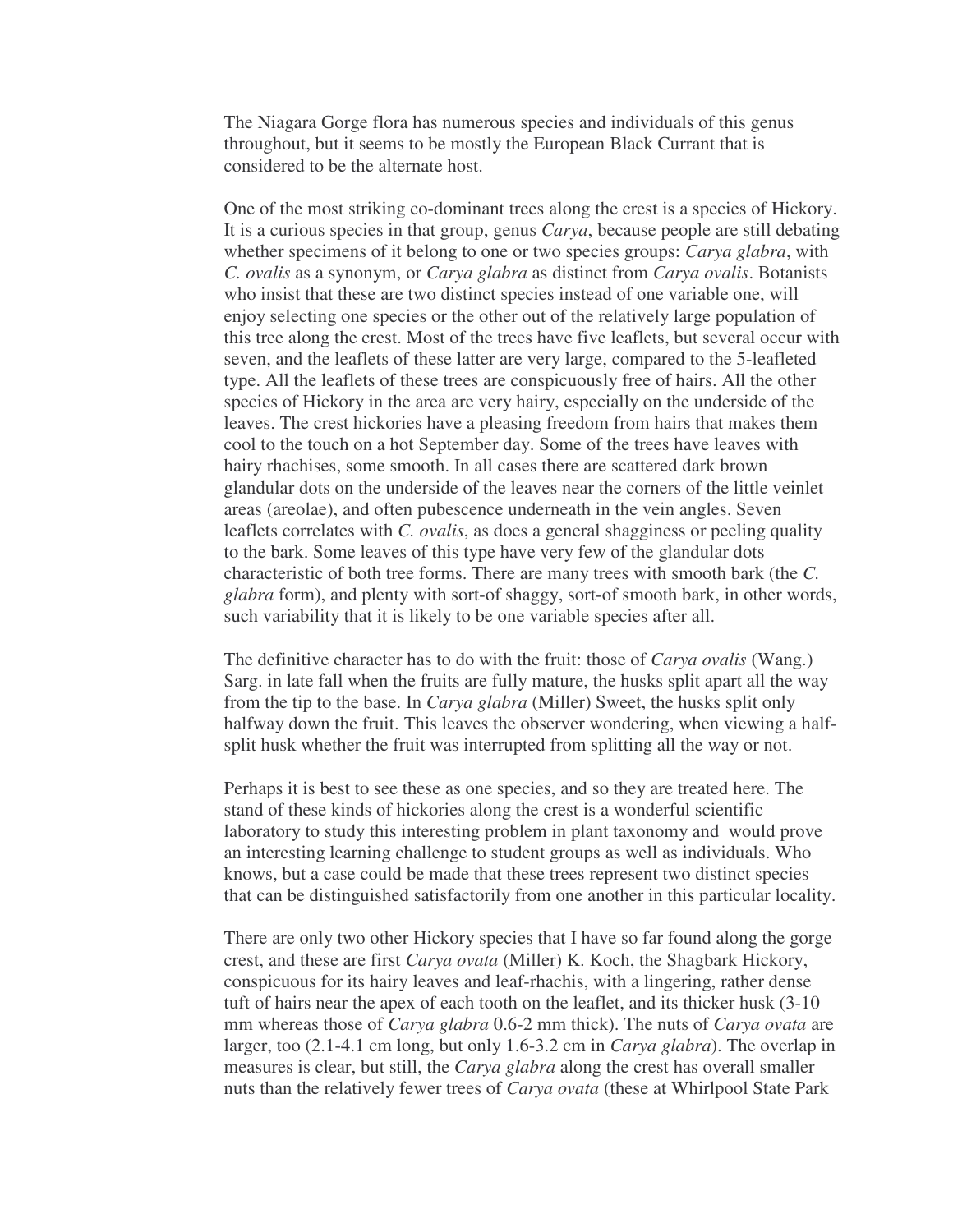with several large trees by the Main Street (Lewiston Road) parking area at Devil's Hole beside the path leading to the parkway overpass, Main Street side). One tree of *Carya ovata* was noted along the crest.

The second, even less common Hickory is *Carya cordiformis* (Wang.) K. Koch, the Bitternut Hickory, with very hairy leaves and fruits with prominent wing-like ridges along the sutures. These trees never have leaves with five leaflets (always 7-9 generally narrow leaflets). The most definitive character of this tree is the bright orange, long, skinny bud at the ends of the twigs (those of all other hickories are dark brown to nearly black). This bud is so distinctive that some taxonomists are inclined to set this species apart in its own category.

Among the Hickories, other than numerous trees of *Carya glabra*, only three trees of *Carya ovata* were seen on this walk between Devil's Hole and DeVeaux Steps on this particular day (September 23, 2004).

## **People Using the Parkway and the Forested Path**.

Equally numerous groups were seen to utilize both the closed-off Robert Moses Parkway lanes and the forested path along the fence nearer to the gorge crest. This was during a workday, but there was a surprising number and diversity of pedestrians, both male and female, young and old, singles, couples and in groups. People employing strollers with infants, of course, used the paved Parkway. Parkway users were exposed to the full September sun, whereas there was a constant cooling shade along the path.

Oddly enough, it was the joggers who enjoyed the uneven path and shade, although the newly paved Parkway lanes were conspicuous. These joggers were also encountered along the lower path near the water's edge where natural variation in the path surface is more extreme. The unevenness of terrain appealed to the fitness challenges required by this form of activity, as well as the aerobic challenge of using the stone stairs at both Devil's Hole and the DeVeaux (Whirlpool) stone steps.

One couple of elderly women had easily traversed the native path from Whirlpool State Park upstream to the stone steps. They were the only ones who recognized me as a botanist. A naturalist's guide to the crest path would be a good resource to provide users of the crest paths on both sides of the river, and it is hoped that this essay may provide useful information for such a guide.

## **Disturbance and Other Problems**.

Fortunately, although instances of the establishment of alien or noxious species exist, they are so infrequent that their removal should not be difficult, especially when replaced with an appropriate native species.

The planting of Black Locust (*Robinia pseudoacacia* L.) anywhere in a native ecosystem is not advised. It is not a restoration tree and its planting in an area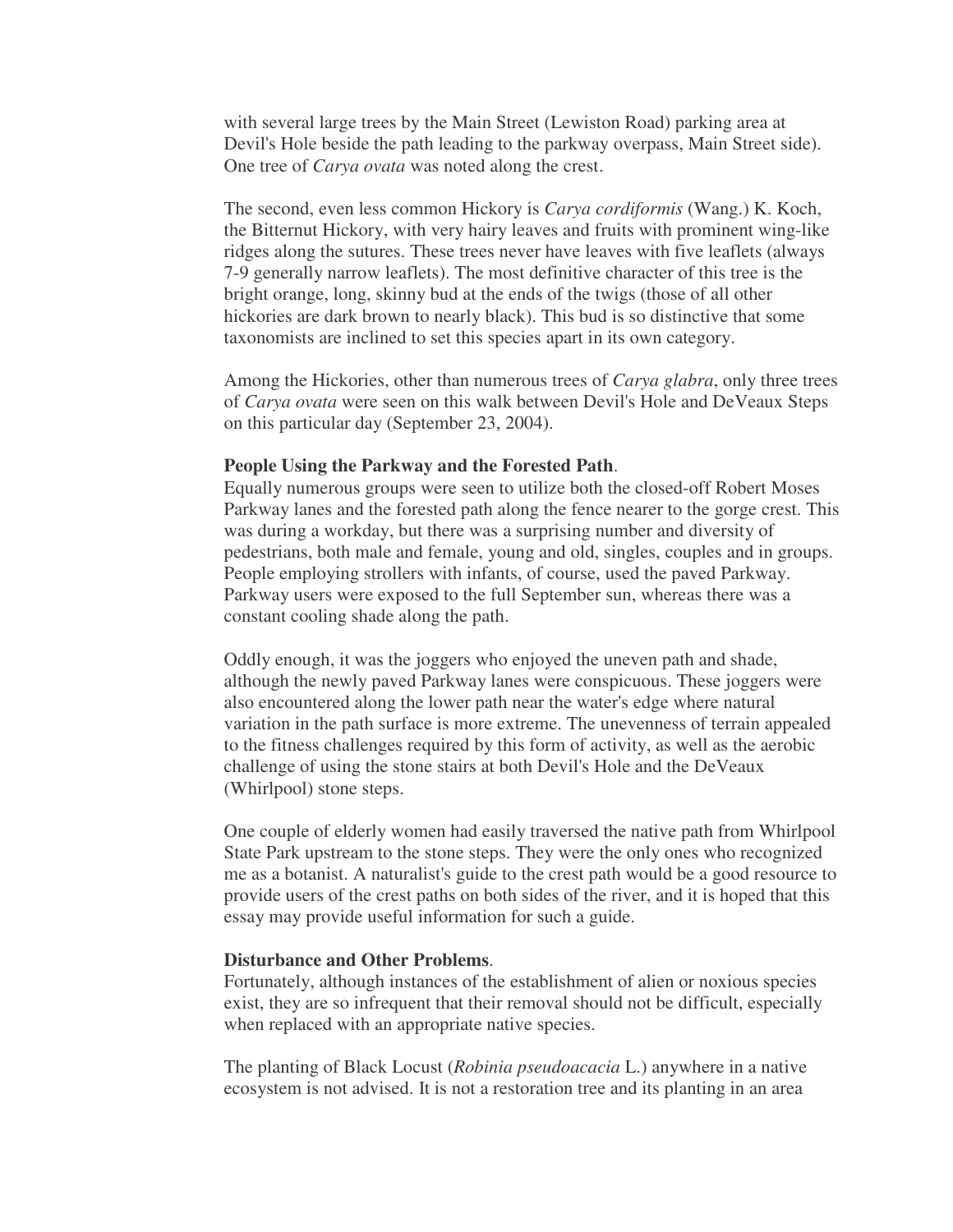with a restoration mandate, as on the crested areas on the south side of Goat Island, is to be avoided. These trees, much like *Rhus typhina*, the Staghorn Sumach, form clones that are difficult to eradicate (as on Navy Island, Ontario).

The *Ulmus pumila* L., Siberian Elm, planted on the urban side of the Robert Moses Overpass at Devil's Hole should be removed as it is probably at least one of the Mother Trees whose seeds have become established down in the talus and basal forest within the gorge. Numerous tree species, such as Box Elder (*Acer negundo* L.), Horse-chestnut (*Aesculus hippocastanum* L.), Norway Maple (*Acer platanoides* L.) and Honey Locust (*Gleditsia triacanthos* L.) have found their way into the lower gorge slopes from streets above and the lower slope forests need to be protected.

Buckthorn (*Rhamnus cathartica* L.) that crowd the crest along the fence, is the number one enemy of natural or passive regeneration schemes, the number one invasive species in both natural and disturbed areas. Anywhere and everywhere this shrub should be eradicated. In any ecotourist program, the dominance of invasive taxa within a world-class ecosystem is detrimental to the quality of the visitor experience and a threat to the long-term viability of the plant communities that the natural-history tourist has come long miles to experience. To those familiar with nature, Buckthorn is easily recognized and a blow to the aesthetic enjoyment of the woodlands.

One escaped shrub of the alien English Hawthorn (*Crataegus monogyna* Jacq.) was seen. Unlike the above species, removal of this plant should be no problem at all. This is also true of the single instance of the European Ash (*Fraxinus excelsior* L.). The same may be said of the Honeysuckles, *Lonicera tartarica* L. or *L. morrowii* Gray). I suspect that the reason the Honeysuckles are such an overwhelming nuisance in the talus slopes upstream is that they were planted abundantly a long time ago and have had over a century to develop their populations.

Orchard Grass (*Dactylis glomerata* L.) flourishes in the unmown open areas in the south sector of Whirlpool State Park, where individual culms can rise as high as five feet in dense lawns with other weedy species.

Here and there the parks administration has cleared away the crest vegetation to provide spectacular views of the Niagara River gorge from a vantage point at least two hundred feet above the water's surface. These vantages were identified and established nearly a century ago, and enhance the interesting winding character of the crest path and the fence along it. The path itself, from observing what is probably the only remaining remnant of the aboriginal crest, follows a natural trail made by animals who migrate along the crest, quite close to it, and around which they would excavate their burrows. The ever-present chipmunk population that can be heard chipping most likely makes good use of these crest trails.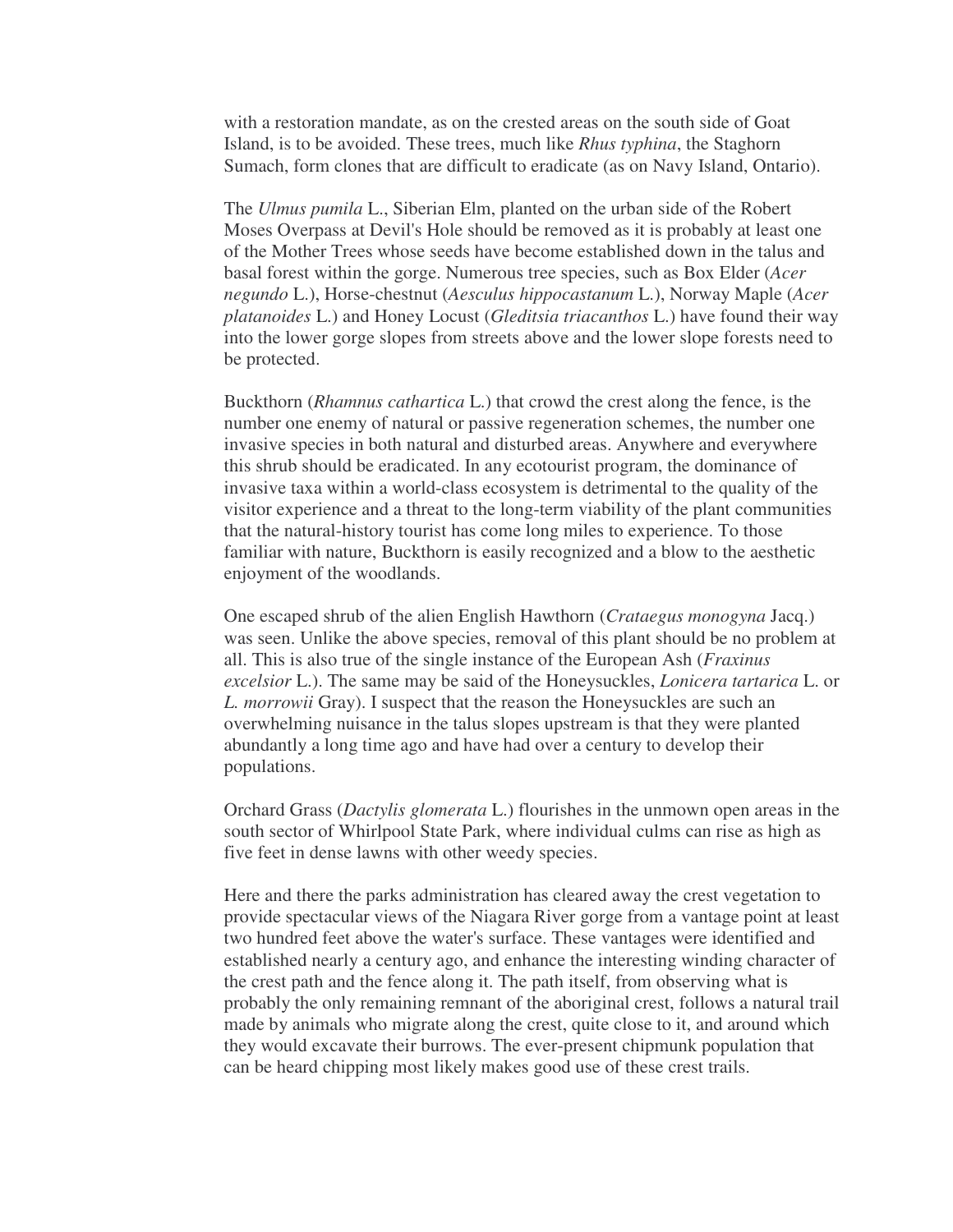Problems occur, however, when the cutting for views is indiscriminate and too extensive. It is a disappointment in these areas to find weedy thickets of Buckthorn and Garlic Mustard (*Alliaria officinalis* Andrz.) amidst the native species. This, together with the planting of inappropriate, weedy trees and shrubs as well as the removal of old trees, creating light-wells, or having the area between the crest and the Parkway too narrow to develop a forest canopy, contribute to a degradation of this native woodland.

One good strategy when cutting over an area periodically, is to return later in the season to cut away the weeds that will re-grow, and leave the native species that re-grow with them. This is reminiscent of the biblical parable of the tares and the wheat. Let both grow up, but remove the weeds before they set seed, leaving the native species to establish themselves undisturbed.

This woodland habitat, disturbed as it is, is remarkably self-sustaining if only shocks to the balance of shade and light were not made, nor interference allowed with the structure and population mix of native species.



This old stone bridge spans a water course that is dry due to construction of the Parkway. To restore stream function at this site would be consistent with ecological restoration objectives and would return some of the pre-Parkway moisture regime to the gorge slopes below. Note the strength of the September sunlight in canopy-free areas adjacent to the Parkway in the distance and the weedy meadow generated by this condition.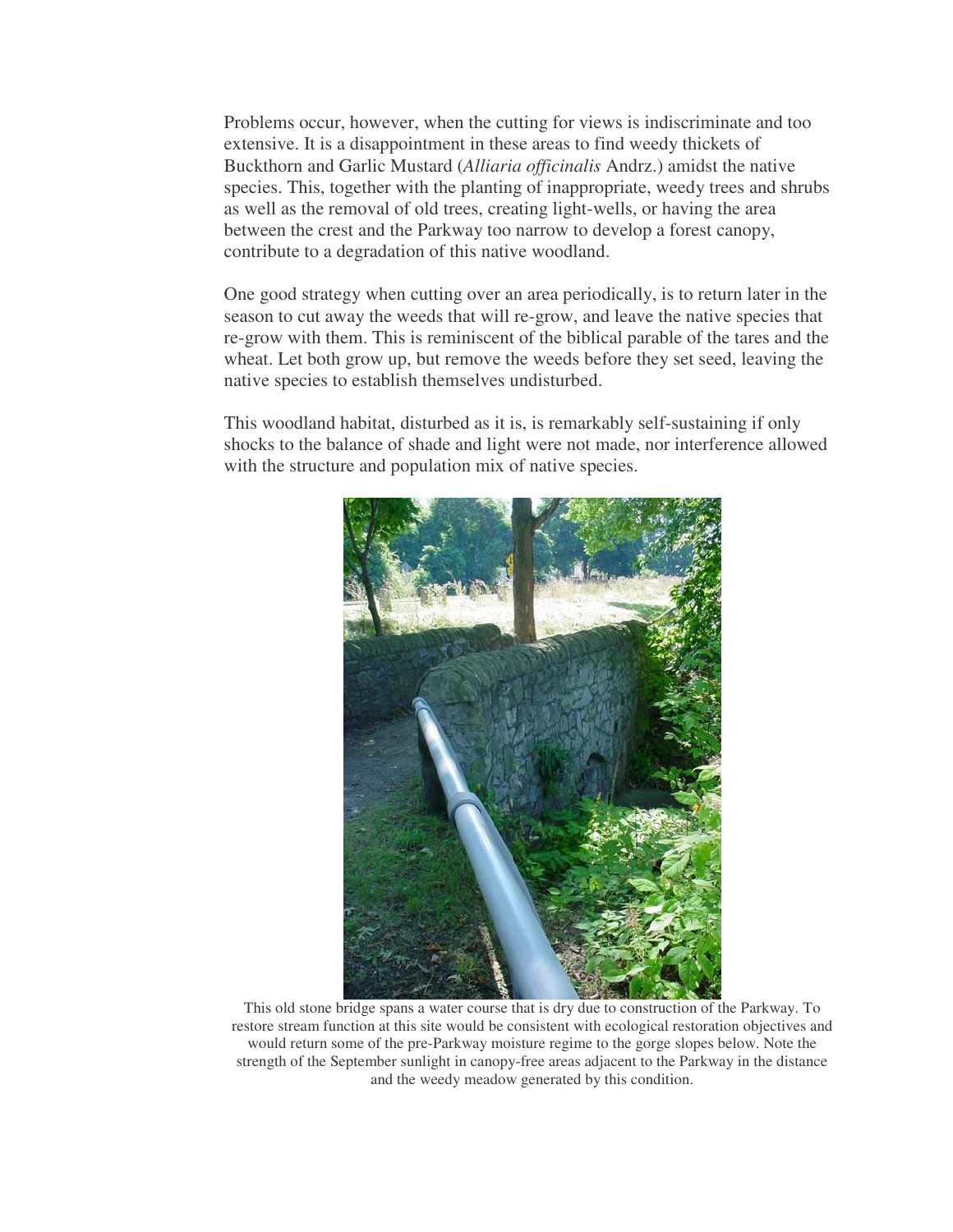The stone bridge over a dried-out stream bed is charming to come across along the hike, and one might expect that a few carefully placed old logs or river stones of native rock would be welcome places to rest and eat lunch. It is unfortunate that, due to construction of the Parkway, as in other areas along the crest, such as at Devil's Hole (Bloody Run Creek outlet) and the natural Gill Creek outlet downstream near Artpark to mention only two, that the natural drainage as waterfalls or seepage through bedrock is diverted, and the channels and coves are dry and weedy from salt runoff in winter. To re-establish the outflow at this stone bridge along the crest trail would be a good restoration target.

#### **Suggestions**

**1.** To protect the canopy, the careful removal of ecologically inappropriate trees: Black Locust (*Robinia pseudoacacia*), Siberian Elm (*Ulmus pumila* L.), Norway Maple (*Acer platanoides* L.) is advised, and replacement with native stock (Oaks, Hickories, Walnuts).

**2.** Since *Ginkgoa biloba* does not grow spontaneously, it is benign. Its planting should, however, not be made in restoration areas.

**3.** Although the Washington Hawthorn (*Crataegus phaenopyrum* Medic.) does not appear to be spreading (there is a colony of this shrub abundantly growing in the middle and northern old sections of the upper crest of Devil's Hole beyond the cove area, possibly from suckers) planting of this inappropriate tree should be ended and greenhouse-grown native species used or selective transplants from demonstrably regenerating areas (old fields).

Native Hawthorn species in the Niagara area: *Crataegus crus-galli*, *C. puncata*, *C. mollis*, *C. succulenta*, *C. chrysocarpa* and *C. flabellata*. All of these shrubs can be found with various frequencies throughout the Niagara parklands, a good suite of them at Buckhorn Island in the shrubby regeneration areas around the Interstate 90, and abundant in non-park areas such as north of the Youngman Highway (I 290) east of the South Grand Island Bridge, for example.

**4.** To restore and enhance the ecosystem either with or without the removal of the Parkway, primary consideration should be to reestablish the trees to protect and buffer the canopy layer. Based on information to be presented in a future posting, the canopy effect should not, however, be as dark as that in the uncut, old-growth woods in the upstream section of DeVeaux College woods. What is needed is a more open canopy producing a dappled light exposure on the ground that is conducive to a diverse shrub layer. This layer would include various Hawthorn species, those of Dogwood (*Cornus* spp.), of Witch Hazel and others that can be determined from various publications presently available.

The advantage of the prevalence of tree species whose fruits are of the nut variety makes harvesting these fruits easy for both technical and amateur involvement in reforestation with genetically authentic Niagara stock. A nut harvest can be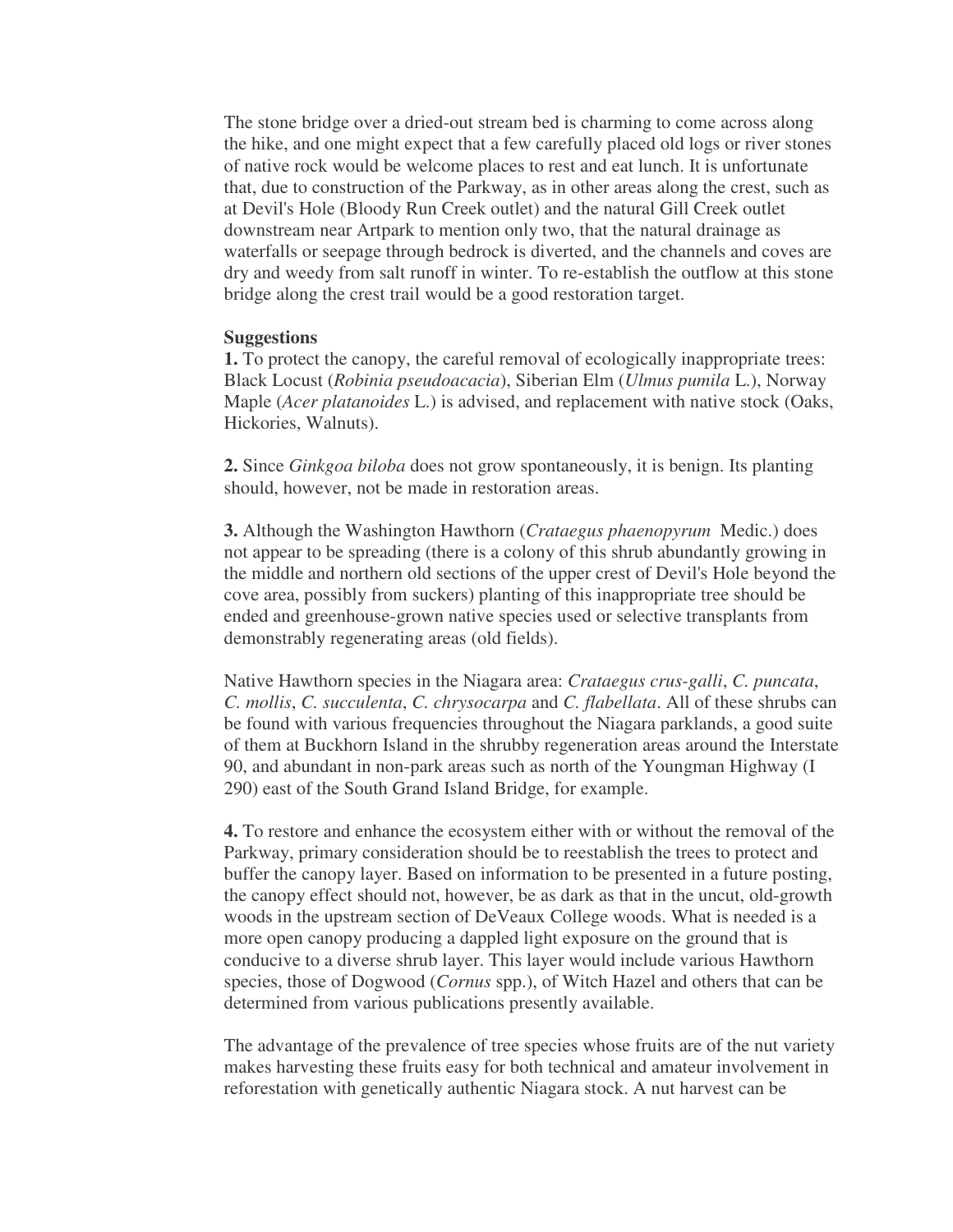employed in germination and growth efforts in greenhouse contexts that abound in the Niagara region on both sides of the Niagara River. It would not take an enormous number of trees to implement a viable restoration project.

Amateurs and professional nut growers alike can experiment all they like germinating Oak, Hickory, Black Cherry and Walnut nuts and drupes from the gorge crest crop. The problem would be to reestablish such stock within a professionally viable restoration plan; the staff and plan are yet to be established, as well as the authority to do so.

With or without the removal of the Parkway, trees can be established along the median strip areas between the north and southbound lanes, on the verges bordering the blacktop and even to involve homeowners whose back lots abut on the Parkway to replace their weedy tree species with local native material. Cooperation from the street department of the City of Niagara Falls in planting such trees along streets near the gorge rim can be developed and encouraged. Niagara University, which has an enviable location and association with the Niagara River gorge can take a leadership role in restoring areas on campus, or simply growing stock from native fruits and establishing them on campus, in cooperation with their grounds maintenance department.

The grounds of the New York Power Authority, also situated at the gorge crest could benefit from using native-grown tree and shrub material in transforming their lawnscapes in and around the forebay and penstock area, the public information facility built over the gorge crest, the transformer area and south of this, the naked areas along the Robert Moses Parkway by the water intakes. A nursery in fact could be established in these blighted areas where implementation experiments could be performed and where sprouted material could be cultivated until mature enough for transferal to critical areas along the gorge.

By that time a legitimate plan for restoration with implementation authority could have been developed and initiated. It is rather urgent to begin taking such steps as the tree species in question are notoriously slow growers, unlike Maple species, for example.

Young trees are an important component of the missing herbaceous and shrub layers under the canopy along the crest. As such they contribute an important element to recovering the original structure of the crest flora (the shrub or intermediate layer between the grasses and flowering plants and the tree canopy).

Note that there is nothing to prevent private and municipality partnerships in the area surrounding the gorge in generating and establishing native stock on private and community land.

**5.** Thought should be given to the careful reintroduction of the White Pine into the crest canopies in the public lands along the Niagara River. Although it is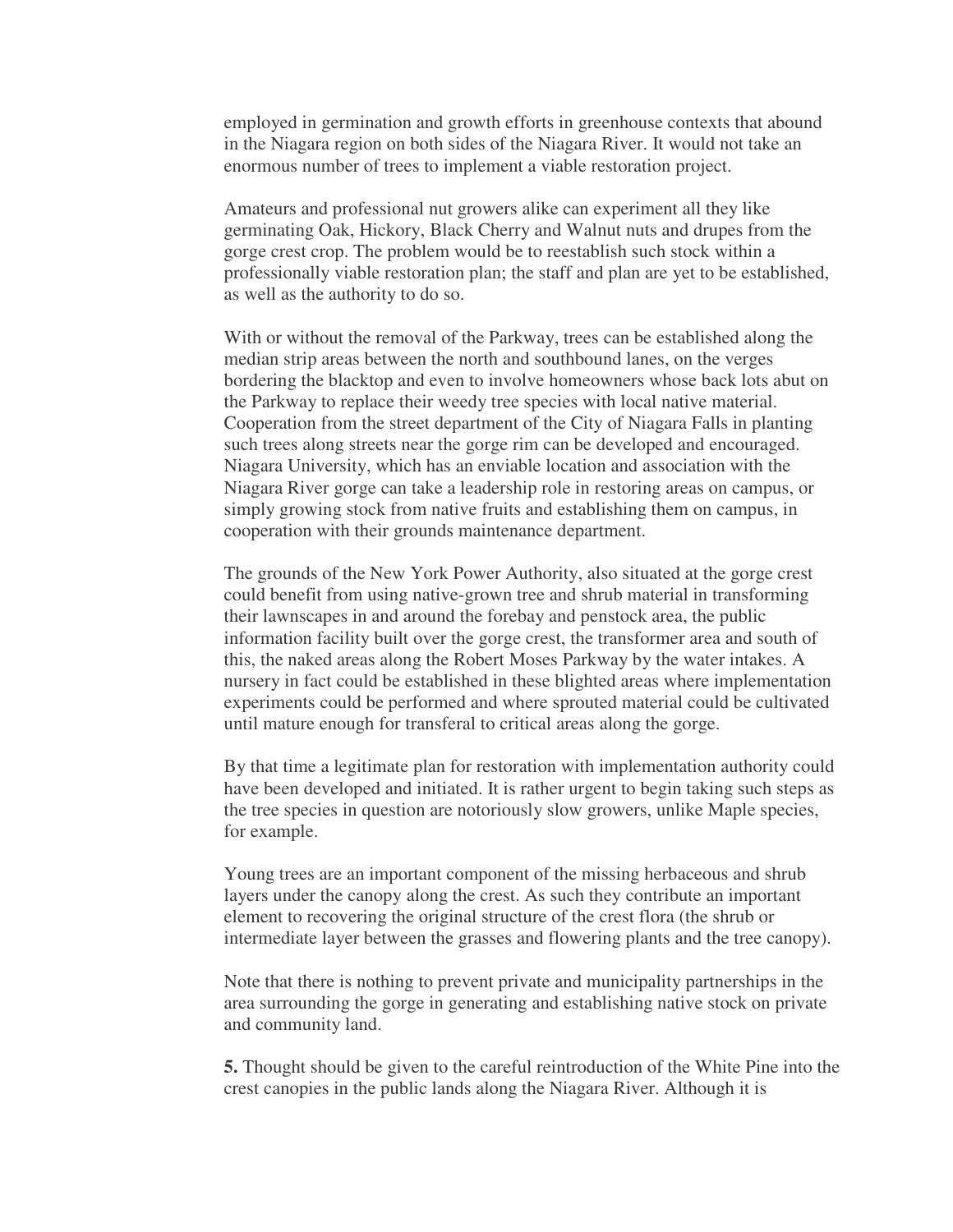presumed that most of the absence of this tree is due to the local logging industry that collapsed with the deterioration of the forests of the Niagara Region, when the industry moved westward into states such as Michigan, some consideration should be made that this tree succumbed to the White Pine Blister Rust. Although species of *Ribes* do occur in the Niagara gorge flora, it is the European *Ribes* introduction that is targeted by governmental quarantines.

Surveys of recent mortality of Eastern White Pine in natural habitats in the northeastern United States indicate that the mortality percentages due to this disease are quite low. Specimens of White Pine occur on Goat Island (these may be introductions) without apparent disease, even though *Ribes* grows on the island and even though the trees are subjected to prevalent moisture from the spray zone of the falls in late summer and early fall, a time when White Pine, especially young trees, are vulnerable to infection.

Further down in the dappled shade along the drier crest, especially at Whirlpool Point on the upper and lower banks where White Pine proliferated, it would seem that a re-introduction might be desirable.

Note should be made of the presence and expanding populations of Barberry (*Berberis vulgaris* L.) along the crest and elsewhere in the public lands. This is the alternate host of the stem rust of wheat and all such wild (and horticultural) establishments are recommended to be destroyed. This does not include the common foundation shrub *Berberis thunbergii* DC., also growing spontaneously in the parklands, and which is not a host for this disease.

**6.** The canopy is never to be interrupted as to allow light-wells, or areas with intense insolation. to occur. These promote the development of lawn or meadow species, primarily of a weedy nature.

**7.** The native herbaceous species seen are typical of the ancestral species composition of the crest flora. Their population expansion and reestablishment elsewhere along the crest is to be encouraged in restoration plans.

**8.** It is strongly suggested that the path never be paved. Paving would encourage the development of weeds along its borders as well as erosion as runoff from rains and melting snow would be channeled along pavement margins. The unpaved condition adds much to the perception of a rural experience, the intervals of clay soil and gravelly, stony additions or exposed soils contributes to the variety of the path experience.

**9.** Suggested areas that might prove useful to provide a template for a restoration plan involving the physical or active emplacement of genetically local native species into what might be close to original ecological conditions might be observed by analyzing the structure of: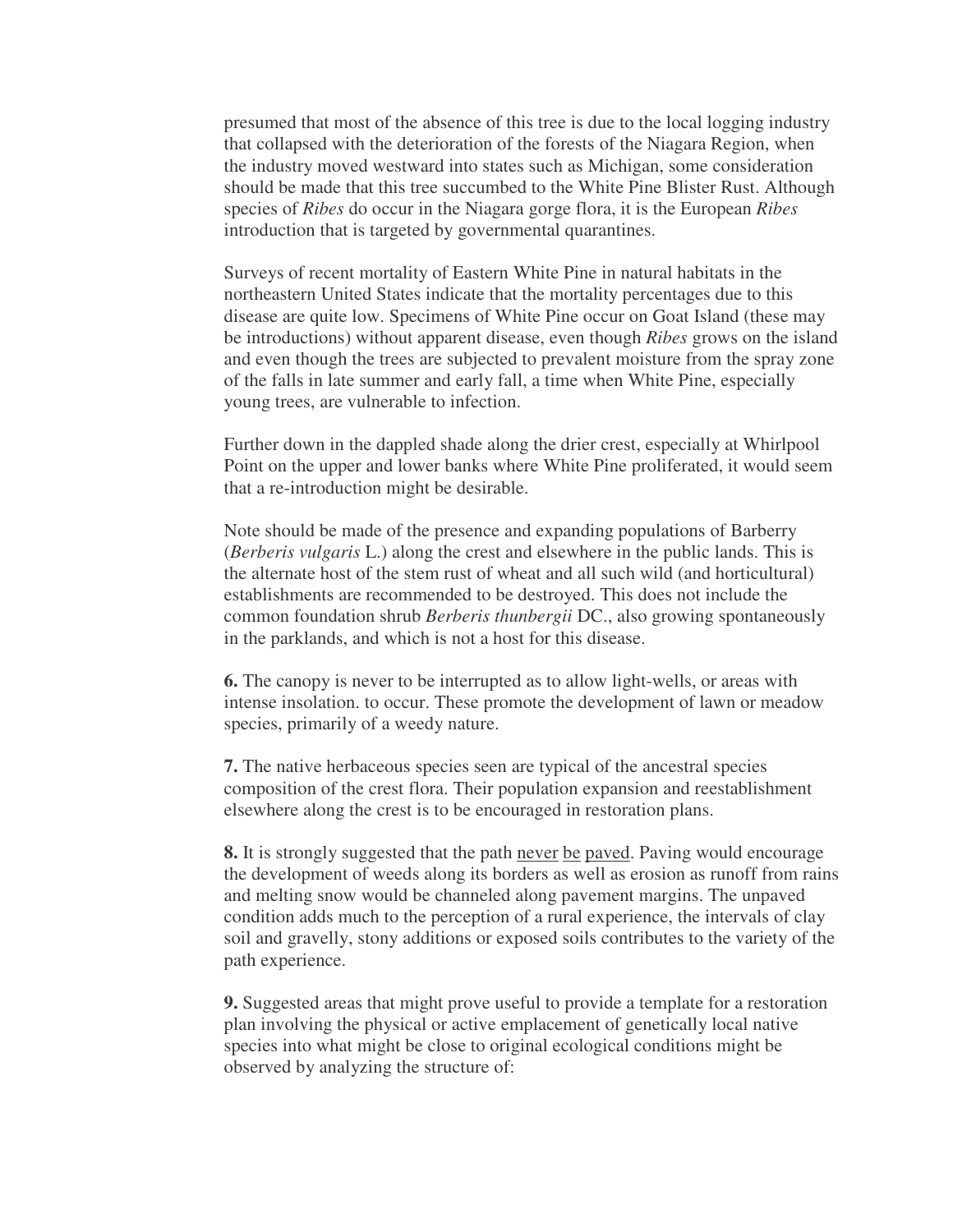- **a.** Both the upper (deep soil) and lower (shallow soil) woods facing the Parkway at DeVeaux State Park;
- **b.** a relatively undisturbed woodland parcel to be posted;
- **c.** the community that persists in the narrow strip that persists between the path and its fence and the gorge rim; and,
- **d.** other general areas on both sides of the Niagara River that appear to be useful in providing appropriate data, historic descriptions of the area, community structures in similar situations (wooded calcareous gorge crests facing the western sun and the prevailing westerlies). Similarities may be sought in other areas in New York State in the Appalachian Oak-Hickory Forest community association described by Reschke (1990).

#### **Provisional Species List for September 23, 2004**

Native Trees (happily a robust assemblage): American Basswood (*Tilia Americana* L. Black Cherry (*Prunus serotina* Ehrh.) Black Walnut (*Juglans nigra* L.) Hop-hornbeam (*Ostrya virginiana* (Mill.) K. Koch Paper Birch (*Betula papyrifera* Marsh. Pignut Hickory (*Carya glabra* (Mill.) Sweet Red Oak (*Quercus rubra* L. Shadbush (*Amelanchier* sp.) Shagbark Hickory, I*Carya ovata* (Mill.) K. Koch Small-fruited Hickory (*Carya ovalis* (Wang.) Sarg. Sugar Maple (*Acer saccharum* Marsh.) Tulip trees (*Liriodendron tulipifera* L.) White Ash (*Fraxinus Americana* L.) White Oak (*Quercus alba* L.)

Alien Trees (surprisingly low in frequency of occurrence): Black Locust (*Robinia pseudoacacia* L.) European Ash (*Fraxinus excelsior* L.) European Bird Cherry (*Prunus avium* L.), Ginkgo tree (*Ginkgoa biloba* L.) Honey Locust (*Gleditsic triacanthos* L.) Little-leaved Linden (*Tilia cordata* Mill. Norway Maple planted (*Acer platanoides* L.) Siberian Elm (*Ulmus pumila* L.)

Native Shrubs (too few examples and all on the far side of the fence): Red-osier Dogwood (*Cornus stononifera* Michx.) Round-leaved Dogwood (*Cornus rugosa* Lam.) Witch Hazel (*Hamamelis virginiana* L.)

Alien Shrubs (far too many): Buckthorn (*Rhamnus cathartica* L.)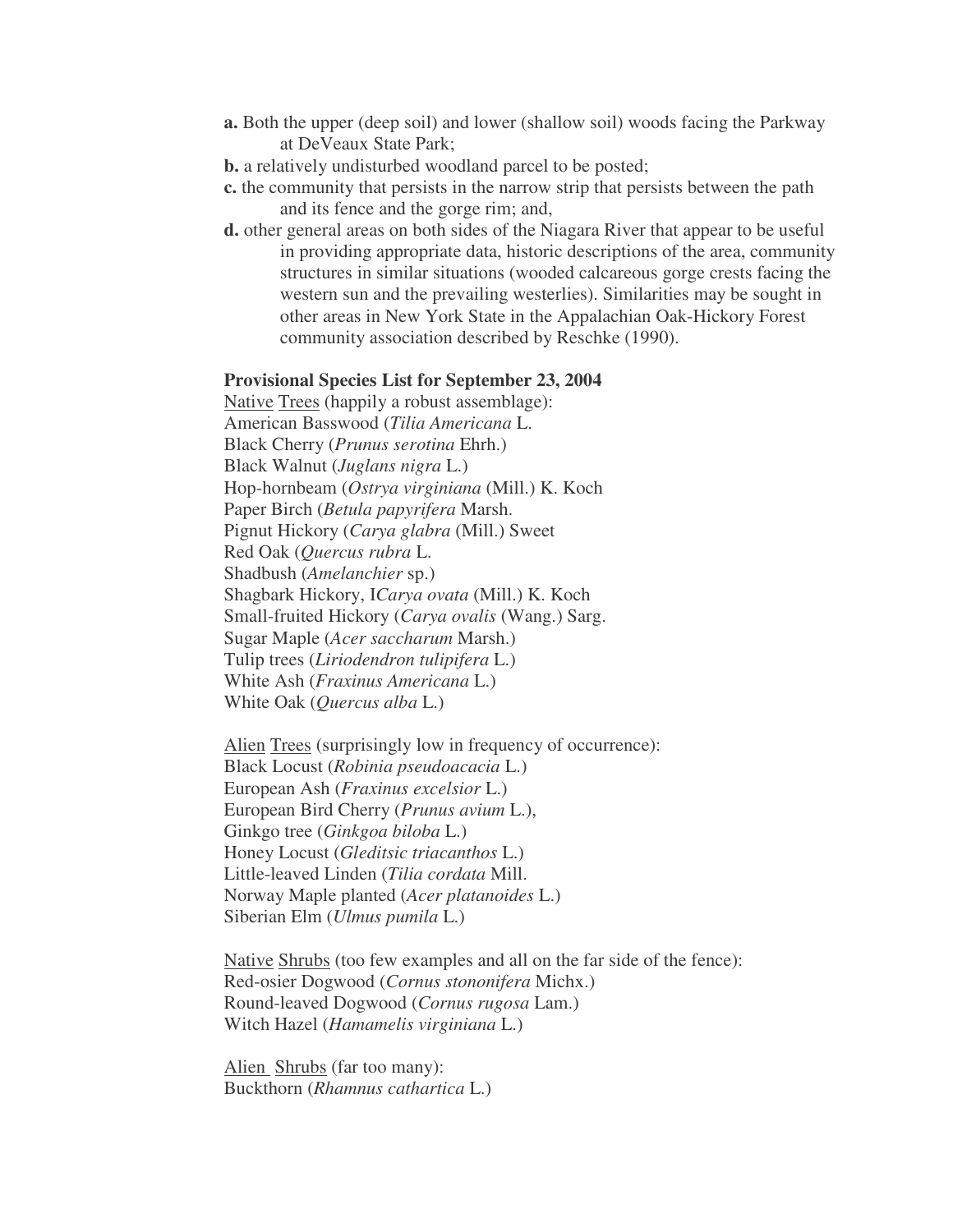English Hawthorn (*Crataegus monogyna* Jacq.) Honeysuckle, Tartarian (*L. tartarica* L.) or Morrow's Honeysuckle (*L. morrowii* Gray) Washington Thorn (*Crataegus phaenopyrum* Medic.)

Native Vines: River Grape (*Vitis riparia* Michx.) Virginia Creeper (*Parthenocissus vitacea* (Knerr) Hitchc )

Native Herbs:

Arrow-leaved Aster (*Aster sagitifolius* Willd.) Blue-stemmed Goldenrod (*Solidago caesia* L.) Early Goldenrod (*Solidago juncea* Ait.) Early Meadow-rue (*Thalictrum dioicum* L.) False Solomon's Seal (*Smilacina racemosa* (L.) Desf.) Heart-leaved Aster (*Aster cordifolius* L.) Smooth Aster (*Aster laevis* L.) Smooth Rock Cress (*Arabis laevigata* (Muhl.) Poir.) Tall White Aster (*Aster simplex* Willd.) White Snakeroot (*Eupatorium rugosum* Houtt.) Zig-zag Goldenrod (*Solidago flexicaulis* L.)

Alien Herbs (gratifyingly few in number and occurrence): Common St. John's-wort (*Hypericum perforatum* L.) Garlic Mustard (*Alliaria officinalis* Andrz.)

Native Grasses: Bottle-brush Grass (*Hysterix patula* Moench)

Alien Grasses (abundance consistent with lawn maintenance beneath the canopy): Canada Blue-grass (*Poa compressa* L.) Orchard Grass (*Dactylis glomerata* L.) Kentucky Blue-grass (*Poa pratensis* L.) Meadow Blue-grass (*Poa nemoralis* L.)

Fungus populations and Chipmunks were also noted.